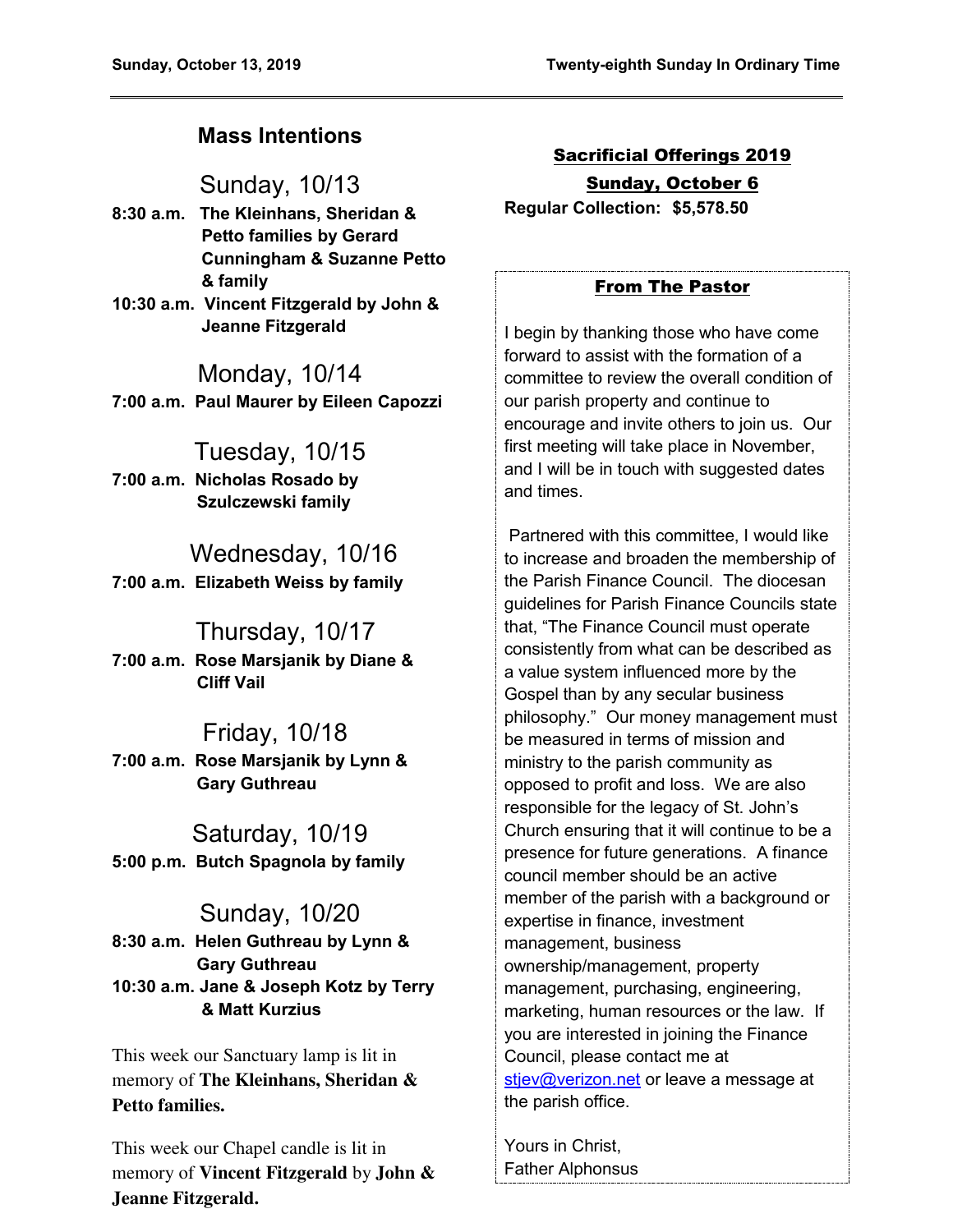### St. John Food Pantry

Our Food Pantry is in need of the following: dry pasta, rice, cereal, canned tuna and chicken, low/no sugar canned fruit, no/low sodium canned vegetables and soups, tomato sauce and fruit juice. Food donations support our parish food pantry, for our neighbors in need as well as FISH Food Pantry on New Market Road in Piscataway. Thank you for your continuous generosity.

### Social Concerns

Do you know a needy person or family? Could one of your neighbors benefit from assistance with food and/or other essentials? Please call the Pastoral Center, 732-968-2621, in confidence, and we will do whatever we can to help. Please continue to bring men's toiletries, tooth brushes, and large and medium thongs or slippers for the Ozanam Men's Shelter. Articles may be left in the vestibule. Thanks for not forgetting the "guys".

### Office Holiday Closing

The Parish Office will be closed on **Monday, 10/14** in observance of Columbus Day.

### World Mission Sunday 2019

We are baptized and sent! Next weekend is World Mission Sunday. During this Extraordinary Missionary Month we are called through our baptism to be part of the Church's missionary efforts, through prayer, self-sacrifice and material support. Baptized and sent as a Universal Church of Christ on mission in the world we can...

PRAY for the Church's worldwide missionary work, and OFFER financial help and charity in next week's special collection for World Mission Sunday for the vulnerable communities of Africa, Asia, Latin America and the Pacific Islands. Thank you in advance for your sacrificial gift.

### Knights News

The Knights of Columbus will be holding their annual fund drive for individuals with special needs on the weekend of **October 19-20**. Members of the Knights will be outside of church before and after each Mass to accept your donations and to answer any questions you may have. Through your generosity we contribute to county ARC programs, St. Peter's University Hospital For Keeps program, and Special Olympics. Please know that 100% of money collected goes directly to these organizations. Thank you for your support.

Knights of Columbus Blood Drive will take place on **Thursday, 10/24** from **2:00 to 7:30 pm** at the **Council Hall, 647 Grove Street, Dunellen**. Please contact Harry Buttito at 732-207-8193 for an appointment and/or additional information.

### Time, Talent and Treasure



Fostering stewardship is a way of life. Everyone benefits from the sacrificial gift one makes of his/her time, talent and treasure. We gratefully acknowledge and salute:

# **The Golf Outing Committee**

Thank you for your participation!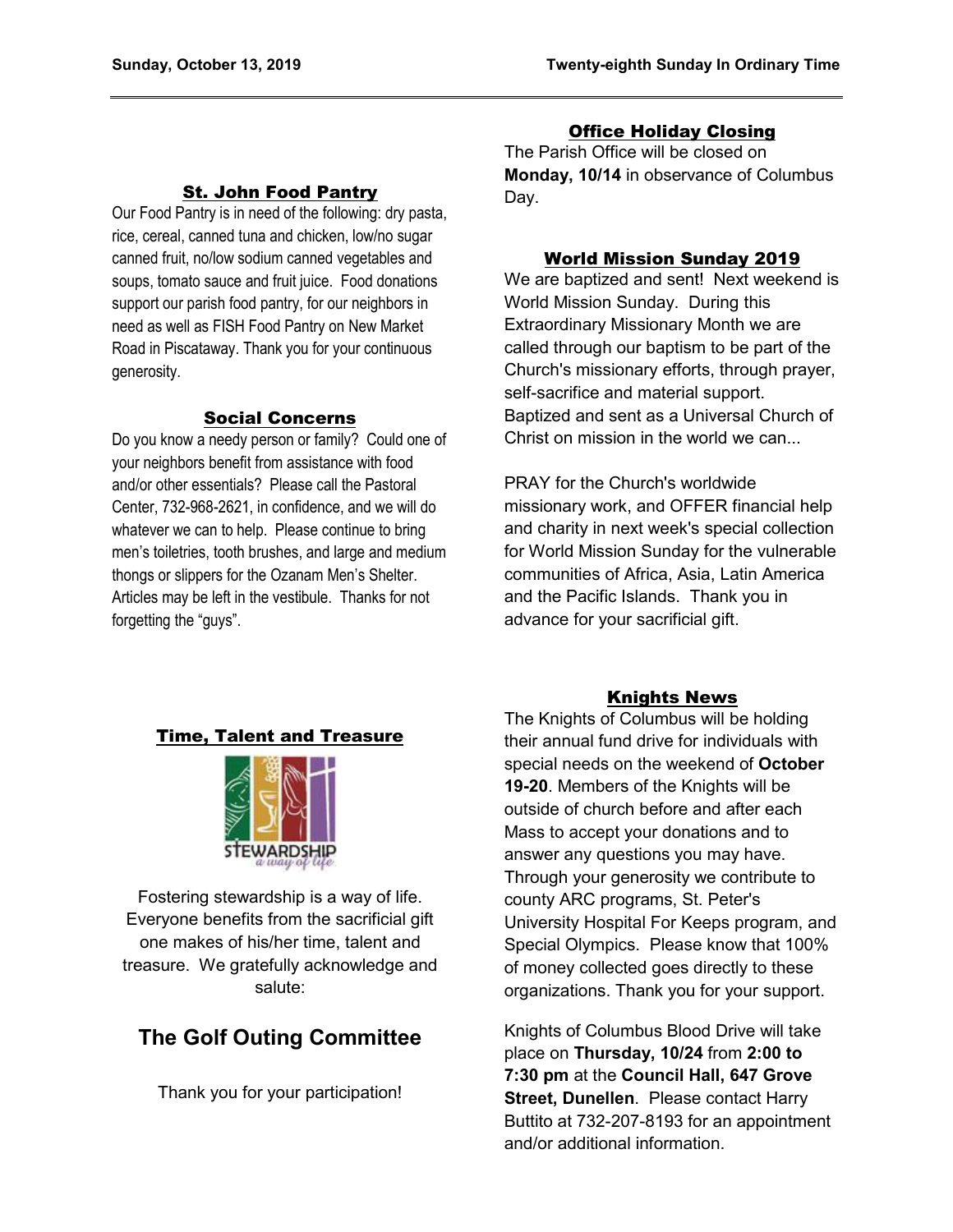

#### Music Ministry

St. John the Evangelist Music Ministry invites singers of all levels of experience to join the choir in preparation for our upcoming Christmas Eve Liturgies. Regular rehearsals will be held in the church on **Tuesday evenings** from **7:30 to 9:00 pm beginning October 22**. Please enter the church using the elevator door on First Street.

#### All Souls Remembrance Mass

The Parish All Souls Remembrance Mass will take place on **Saturday, 11/2** at **12 Noon**. All are invited to attend on the day dedicated to the Commemoration of All the Faithful Departed. Additional envelopes may be found at the church exits.

#### Commission for Historical Records

Are you interested in history…church history…St. John's history? Father Alphonsus is looking for one or two parishioners who would be interested in taking on the role of Parish Historian. This person would help us to preserve our parish history as we enter into our  $140<sup>th</sup>$  year of service to the communities of Dunellen and Green Brook. An annual workshop, presented by the Diocese of Metuchen, provides training and assistance. Please contact the Parish Office if you are interested.

St. John the Evangelist Parish, Dunellen presents... **Kick Start Your Faith!**

Feel like you need a spiritual boost? Don't remember or understand some Catholic basics? What's the big deal with Reconciliation? Is the Eucharist a living thing in your life? Join us for a 4-week program to help you rejuvenate your faith. **Wednesday evenings ~ 6:30-8pm in the Church**.

### **October 23, 2019 Clarifying the Misconceptions**

(The Immaculate Conception, The Incarnation, The Ascension, The Assumption, Purgatory, Limbo, Transubstantiation, etc.) *Presented by Rev. Msgr. William Benwell, St. Mary - Stony Hill, Watchung* 

#### **October 30, 2019 The Role of the Saints**

*Presented by Rev. Edmund A. Luciano, III, St. Bernard of Clairvaux, Bridgewater* 

### **November 13, 2019 The Mercy of Reconciliation**

*Presented by Rev. Msgr. John Fell, St. John Neumann Pastoral Center, Piscataway* 

### **November 20, 2019 The Eucharist Alive!** *Presented by Rev. Msgr. Charles Cicerale, St. James, Woodbridge*